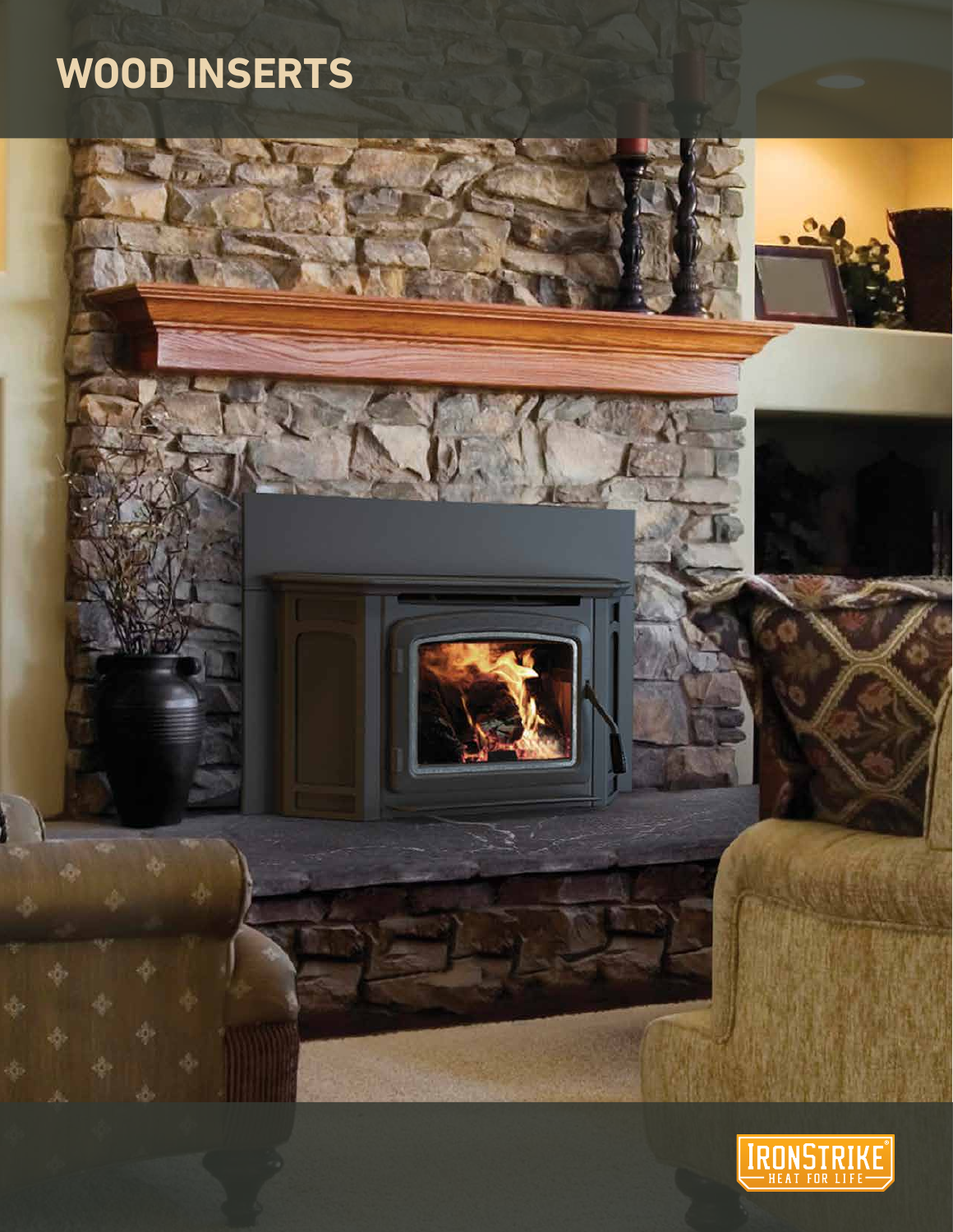# **SEEKING THE RIGHT INSERT FOR THE JOB? YOU'RE GETTING WARMER.**

### **HARD WORKING HEAT**

Because that's the only way to work. The toughest jobs are often the most rewarding. And at the end of every day, that's what matters. All IronStrike inserts are made to perform, are built to last a lifetime and are as efficient as you are. It's our way of making life simpler and a lot more enjoyable. Because coming home should be the easy part. So go ahead—make yourself comfortable. You've earned it.

### **EPA CERTIFIED**

All IronStrike Wood Inserts are EPA Certified. Every model has undergone rigorous testing by an independent laboratory and exceeds stringent emissions limits to ensure clean and responsible wood-burning.

### **START A NEW FAMILY TRADITION**

### **LODGE COLLECTION**

As elegant as they are efficient, the Lodge Collection wood burning inserts have raised the standard for home heating with their proven, Thermal Fin Technology (TFT™). This innovative cast-iron heat exchanger delivers more heat into the home than a standard insert design. Expansive, durable ceramic glass gives you unobstructed views of the fire and allows for easy heat transfer. A wide array of high-quality, versatile styling options means that Lodge Collection inserts will easily complement any décor.



### **COUNTRY STOVES COLLECTION**

Country Stoves Collection wood-burning inserts offer the ultimate in clean-burning, reliable heat to warm your home and your family. Premium-grade materials, quality craftsmanship, and sophisticated technology ensure that every Country Stoves Collection insert we make will provide you and your family a lifetime of warmth. Each insert is customizable with an array of options to fit your needs.

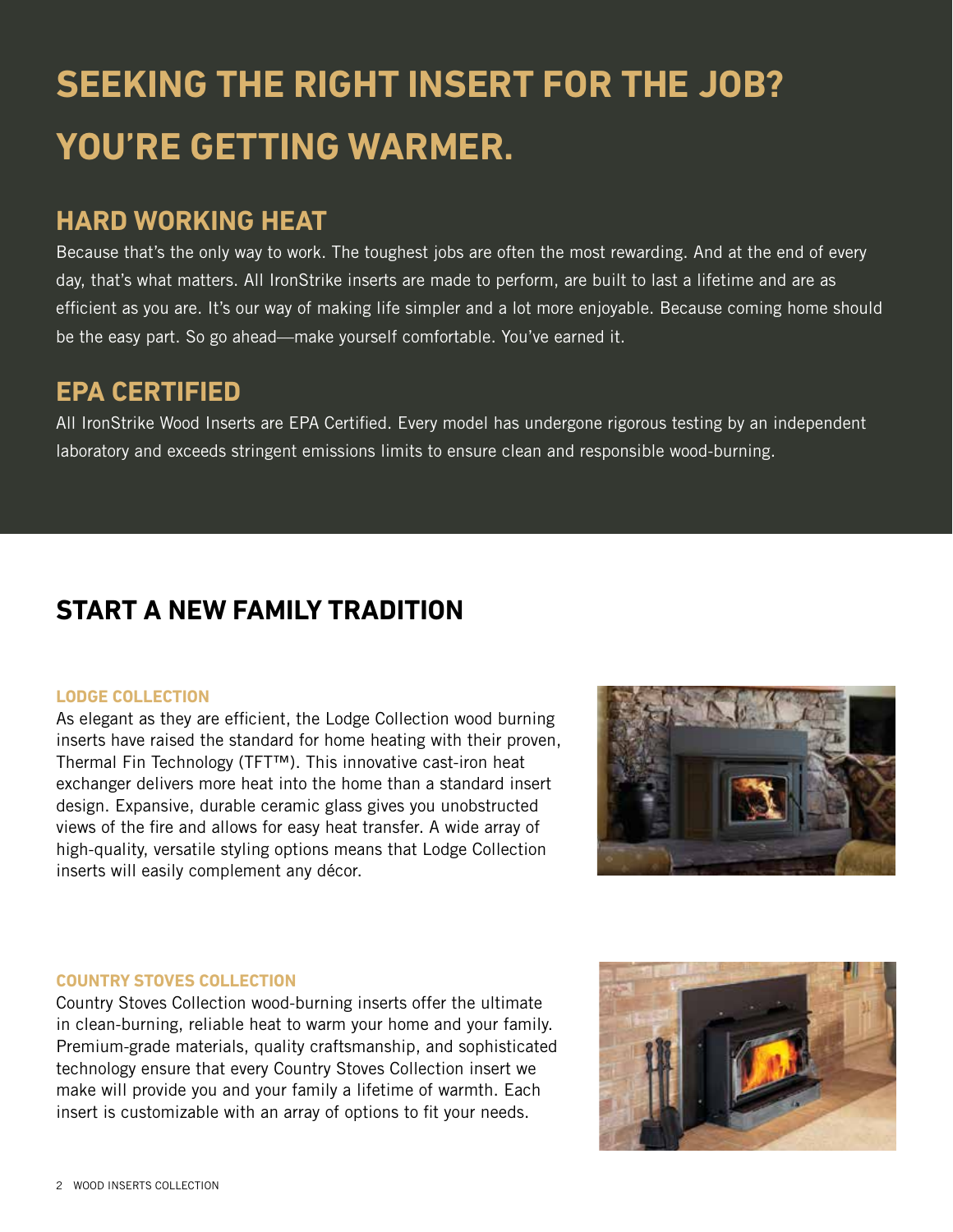#### **TABLE OF CONTENTS**



### **LODGE COLLECTION . . . . . . . . . . . . . . . . . . . . . . . . . . 4-5**

#### **MONTLAKE 300**

- Interior Size: 3.0 cubic feet
- Heating Capacity: 2,000-3,000 square feet
- Maximum Output: 100,000 BTU/hour

### **MONTLAKE 230**

- Interior Size: 2.3 cubic feet
- Heating Capacity: 1,200-2,200 square feet
- Maximum Output: 76,000 BTU/hour



### **COUNTRY STOVES COLLECTION . . . . . . . . . . . . . . . . 6-7**

### **PERFORMER C210**

- Interior Size: 2.1 cubic feet
- Heating Capacity: 1,000-1,800 square feet
- Maximum Output: 76,000 BTU/hour



#### **STRIKER C160**

- Interior Size: 1.6 cubic feet
- Heating Capacity: 600-1,300 square feet
- Maximum Output: 55,600 BTU/hour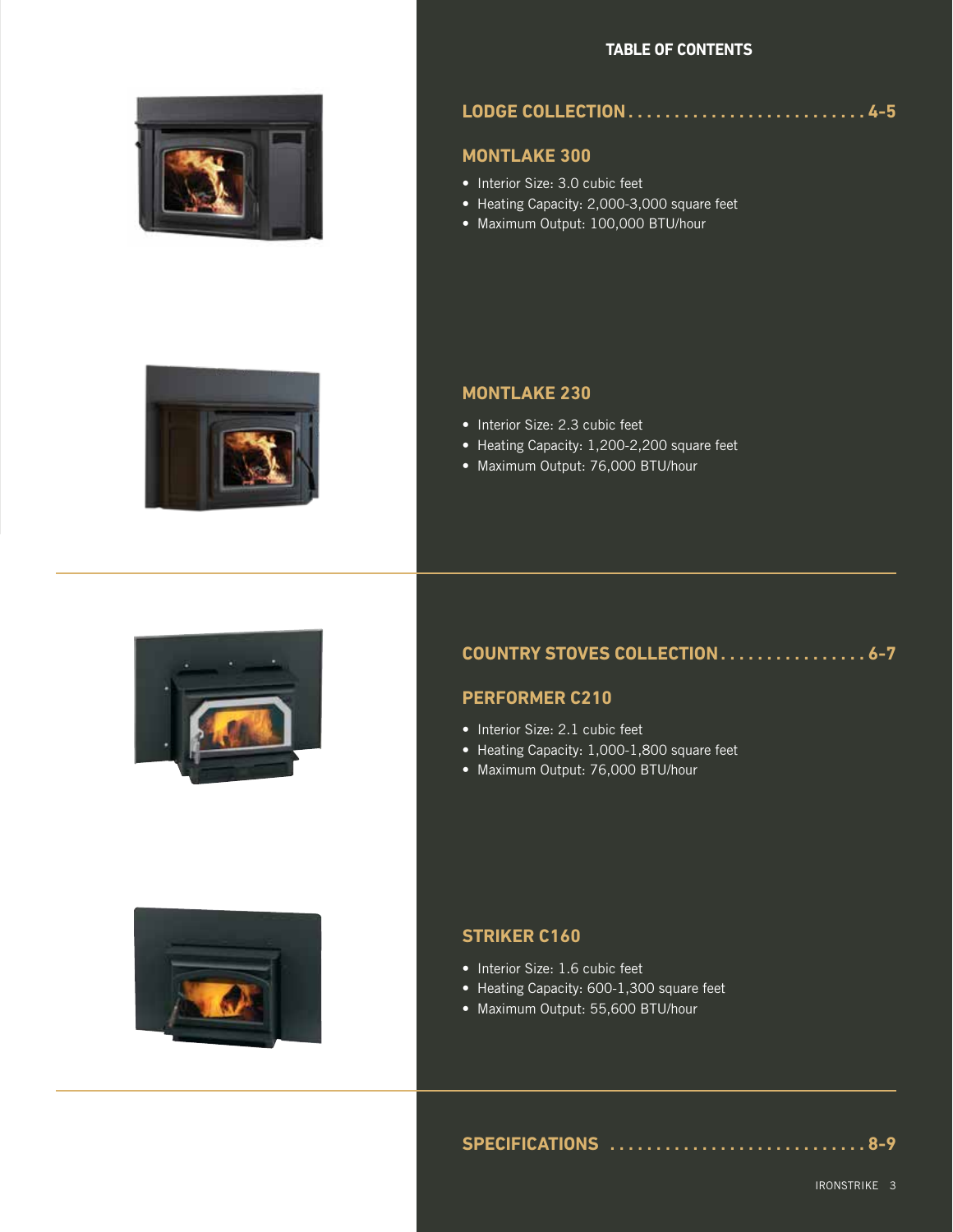### IRONSTRIKE WOOD INSERTS **LODGE COLLECTION**



As elegant as they are efficient, the Lodge Collection wood burning inserts have raised the standard for home heating with their proven, Thermal Fin Technology (TFT™). This innovative cast-iron heat exchanger delivers the perfect amount of heat. Expansive, durable ceramic glass gives you unobstructed views of the fire and allows for easy heat transfer. A wide array of high-quality, versatile styling options means that Lodge Collection inserts will easily complement any décor.

#### **OVERVIEW**

- **◊** Thermal Fin heat exchanger creates 32% more surface area than a standard insert design resulting in more heat entering the room.
- **◊** Air-boost timer automatically adjusts the air intake control making startup and reloading easier.
- **◊** Tall opening provides and expansive view of the burning fire.
- **◊** Ceramic glass for extra strength and optimum heat transfer.
- **◊** Unique, integral air wash system keeps the glass clean and clear for a wide-open view of the fire.
- **◊** Precision-cut, heavy-gauge steel provides dependable, long-lasting operation.
- **◊** High-density firebrick retains heat longer, resulting in increased efficiency.
- **◊** One-touch control ensures easy operation and comfort.
- **◊** Standard 150 CFM variable speed blower quickly moves heat from the insert into your room.
- **◊** Choose from several sizes of surround panel kits to match your opening size (1-required)
- **◊** Choose between a steel or cast-iron warming top (1-required).
- **◊** Optional decorative door trim in Brushed Nickel or Nickel allow customization to your style.
- **◊** EPA-certified and Washington State-approved for clean and efficient operation.
- **◊** Limited Lifetime Warranty

\*Square-feet heating capacities are approximations only. Actual performance may vary depending upon home design and insulation, ceiling heights, climate, condition and type of wood used, appliance location, burn rate, accessories chosen, chimney installation and how the appliance is operated.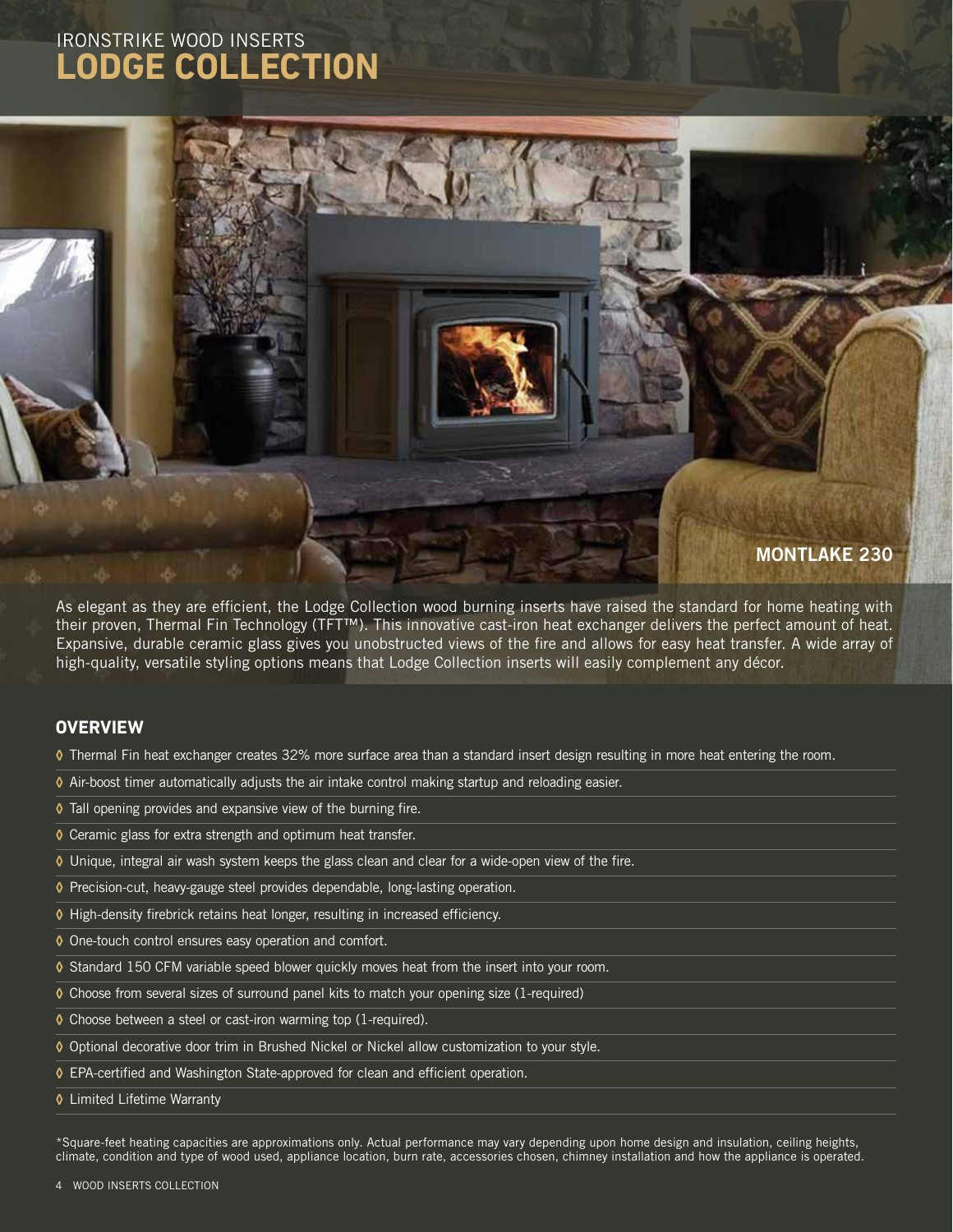### MONTLAKE 300

Montlake 300 comes standard with two variable speed blowers with auto and manual controls.

LOG LENGTH: 21" max. HEATING CAPACITY: 2,000-3,000 square feet MAXIMUM OUTPUT: 100,000 BTU/hour EFFICIENCY: 80%

### MONTLAKE 230



Montlake 230 comes standard with a variable speed blower with auto and manual control.

LOG LENGTH: 18" max. HEATING CAPACITY: 1,200–2,200 square feet MAXIMUM OUTPUT: 76,000 BTU/hour EFFICIENCY: 80%

### LODGE COLLECTION OPTIONS

### DOOR TRIM

Choose the door style and finish that is right for you.









Brushed Nickel

### TOP WARMING SURFACE

Choose between two stylish warming surfaces: classic cast iron or solid, heavy-gauge steel.



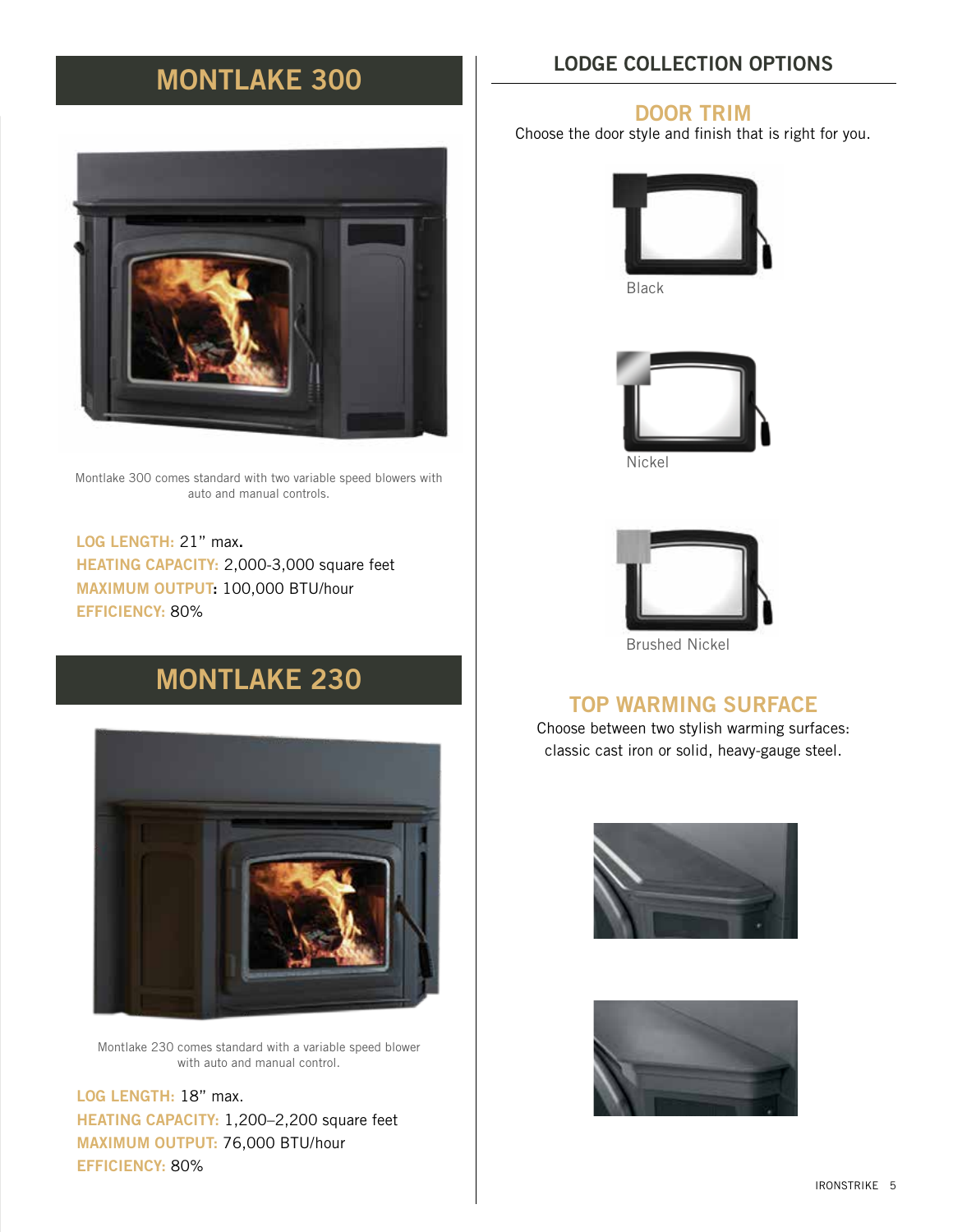### IRONSTRIKE WOOD INSERTS **COUNTRY STOVES COLLECTION**

#### COUNTRY STOVES LIFFTIME OF WARMTH



Country Stoves Collection wood-burning inserts offer the ultimate in clean-burning, reliable heat to warm your home and your family. Premium-grade materials, quality craftsmanship, and sophisticated technology ensure that every Country Stoves Collection insert we make will provide you and your family a lifetime of warmth. Each insert is customizable with an array of options to fit your needs.

#### **OVERVIEW**

- **◊** Integrated air wash system helps keep the glass clean during use for an improved view of the fire.
- **◊** Ceramic glass for extra strength and optimum heat transfer.
- **◊** Unique, integral air wash system keeps the glass clean and clear for a wide-open view of the fire.
- **◊** Precision-cut, heavy-gauge steel provides dependable, long-lasting operation.
- **◊** High-density firebrick retains heat longer, resulting in increased efficiency.
- **◊** One-touch control ensures easy operation and comfort.
- **◊** Choice of surround panels to cover the surrounding fireplace opening (1-required).
- **◊** Optional decorative door faceplates in Brushed Nickel or Nickel allow customization to your style.
- **◊** Optional nickel-plated surround kit screws for a finished nickel trimmed appearance
- **◊** Optional 160-CFM variable-speed blower quickly moves heat from the insert into your room.
- **◊** EPA-certified and Washington State-approved for clean and efficient operation.
- **◊** Limited Lifetime Warranty

\*Square-feet heating capacities are approximations only. Actual performance may vary depending upon home design and insulation, ceiling heights, climate, condition and type of wood used, appliance location, burn rate, accessories chosen, chimney installation and how the appliance is operated.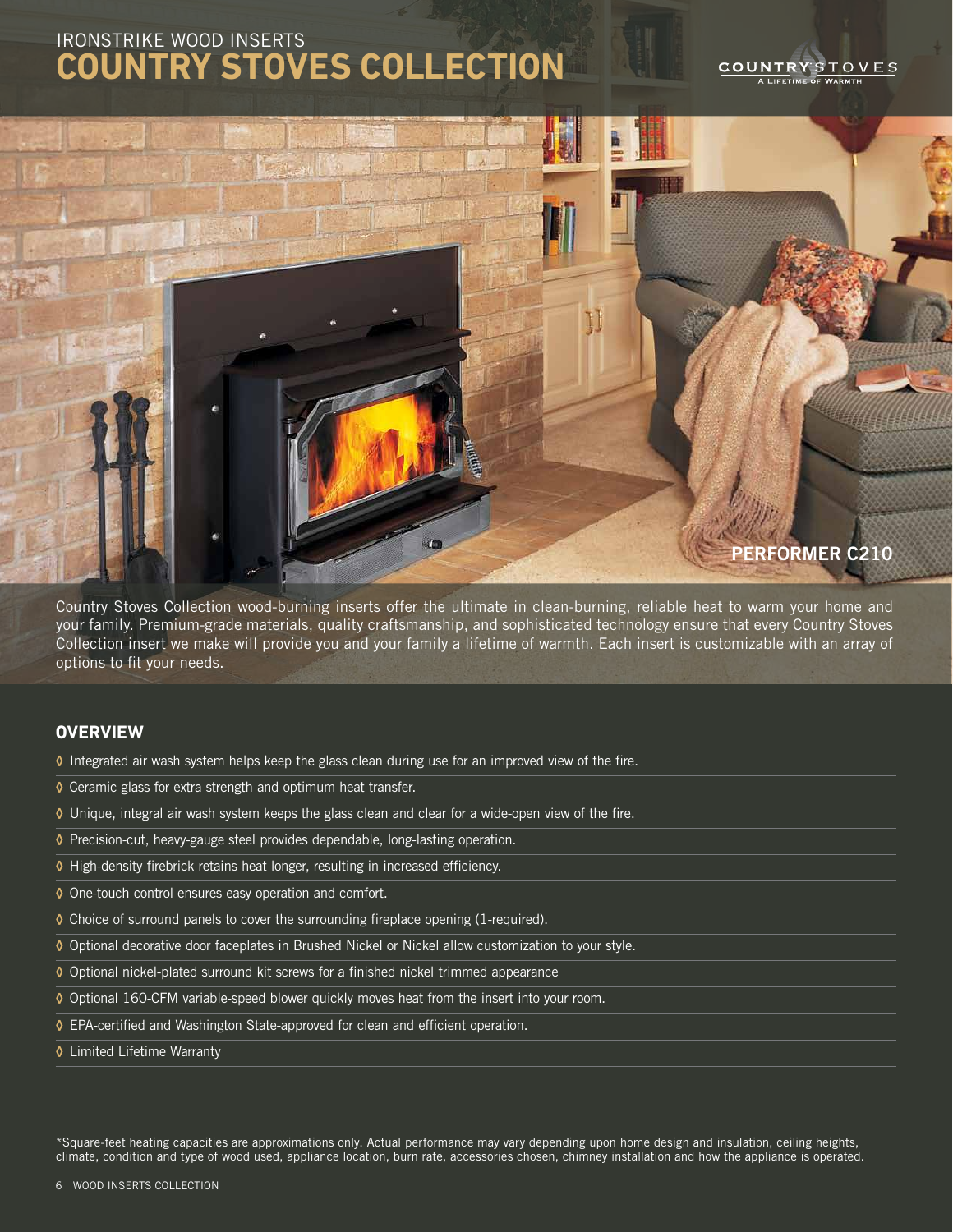### PERFORMER C210

Performer C210 shown with nickel-plated surround trim and nickel-plated surround screws.

LOG LENGTH: 20" max. HEATING CAPACITY: 1000–1,800 square feet MAXIMUM OUTPUT: 76,000 BTU/hour EFFICIENCY: 76%

## STRIKER C160



Striker C160 shown with black Arch door.

LOG LENGTH: 18" max. HEATING CAPACITY: 600-1,300 square feet MAXIMUM OUTPUT: 55,600 BTU/hour EFFICIENCY: 75%

### COUNTRY STOVES COLLECTION OPTIONS

### FACE STYLE & FINISH

Choose the door style and finish that is right for you.



### SURROUND & TRIM

The surround is required and is used to cover the surrounding fireplace opening for a finished appearance.







Black surround trim screws are standard. Optional nickelplated screws are available.

### BLOWER

All Country Stoves Collection fireplace inserts may be fitted with an optional variable-speed blower (160-CFM blower).



Square-feet heating capacities and burn times are approximations only. Actual performance may vary depending upon home design and insulation, ceiling heights, climate, condition and type of wood used, appliance location, burn rate, accessories chosen, chimney installation and how the appliance is operated.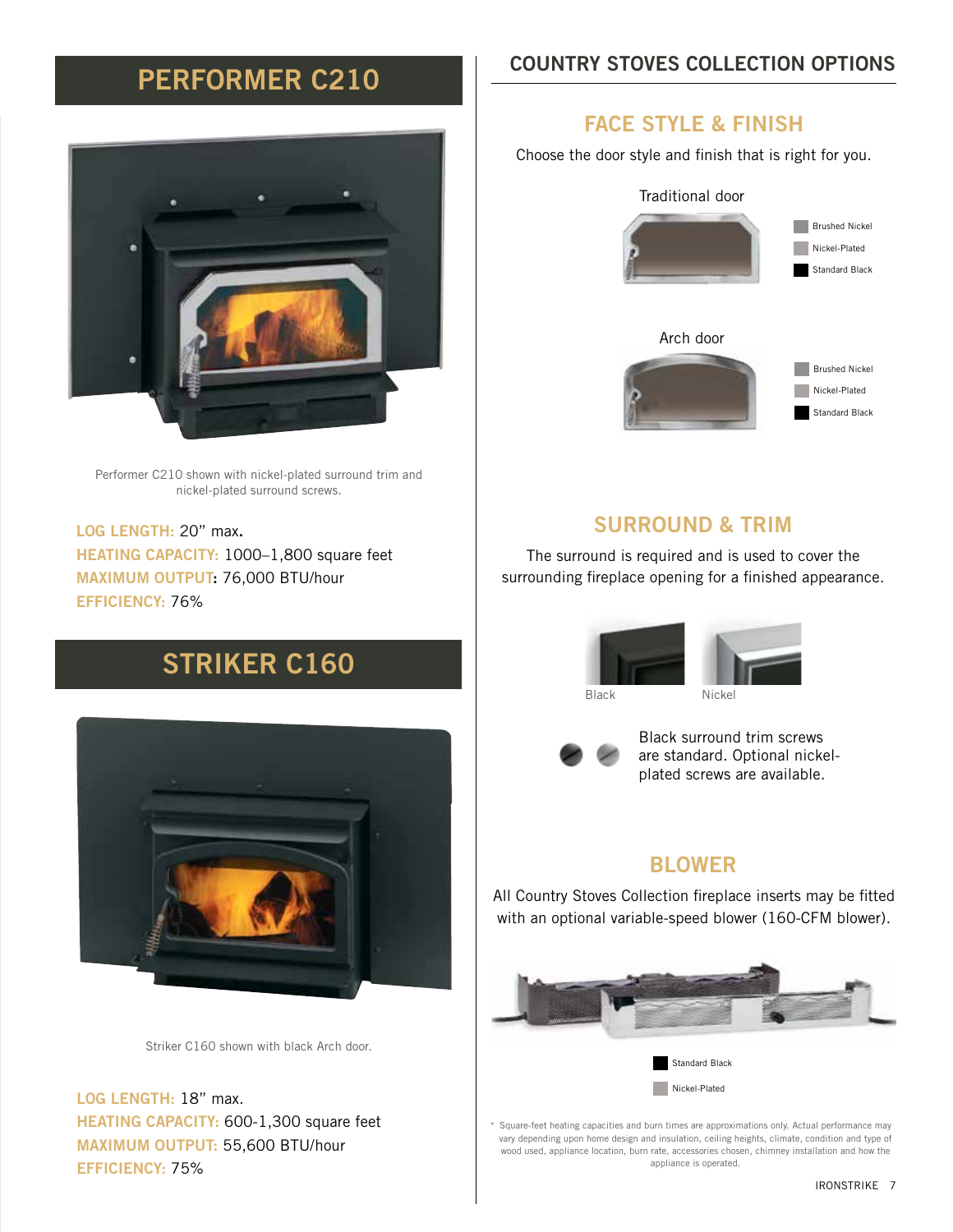## SPECIFICATIONS

|                                  | STRIKER C160<br>PERFORMER C210<br>MONTLAKE 230 |                     | MONTLAKE 300        |                     |
|----------------------------------|------------------------------------------------|---------------------|---------------------|---------------------|
| Front Width                      | $23 - 1/8"$                                    | 25"                 | $36 - 5/8"$         | $38 - 1/8"$         |
| Rear Width<br>(Rear Taper Width) | $23-1/2$ " $(21-1/2")^*$                       | $25 - 1/2$ " (23")* | $24-1/2"$ (22-1/2") | $27-14$ " (25-1/4") |
| $A =$ Front Height               | $18 - 1/2"$                                    | 18"                 | $21 - 3/4"$         | 23"                 |
| $B =$ Rear Height                | $19 - 1/4"$                                    | 19"                 | $21 - 1/4"$         | $22 - 5/8"$         |
| $C = Depth$ into $FP$            | $12 - 1/2"$                                    | $12 - 1/4"$         | $15 - 1/2"$         | $15 - 1/4"$         |
| Flue Diameter **                 | 6"                                             | 6"                  | 6"                  | 6"                  |
| $D =$ Depth onto Hearth          | $6 - 1/2"$                                     | Q <sub>II</sub>     | $8 - 1/8"$          | $10 - 5/8"$         |
| Approximate Weight               | 320 lbs.                                       | 463 lbs.            | 390 lbs.            | 428 lbs.            |

 $\overline{\phantom{a}}$ 

\*\* Consult your dealer or professional installer for recommended chimney sizes for your application.<br>\* Leveling nuts extend outside this dimension.

|                                                      |           | STRIKER C160                   | PERFORMER<br>C <sub>210</sub> | MONTLAKE™<br>230 | MONTLAKE™<br>300 | <b>HEARTH PROTECTION</b>  |
|------------------------------------------------------|-----------|--------------------------------|-------------------------------|------------------|------------------|---------------------------|
| $E =$ Insert Top to<br><b>Combustible Mantel</b>     | <b>US</b> | 24"                            | 24"                           | 15"              | 26"              | $-$ H $-$                 |
|                                                      | Canada    | 26"                            | 32"                           | 15"              | 26"              |                           |
| $F =$ Insert Top to                                  | <b>US</b> | 15"                            | 18"                           | 13"              | 24"              |                           |
| Top Facing                                           | Canada    | 18"                            | 26"                           | 13"              | 24"              | <b>COMBUSTIBLE MANTEL</b> |
| $G =$ Insert Side to Side Wall                       |           | 20"                            | 18"                           | 4"               | 8"               | TOP FACING/TRIM           |
| $H =$ Insert Side to Side Facing                     |           | 12"                            | 15"                           | 1"               | 8"               | ທ<br>Σ                    |
| I = Hearth in Front of Insert †                      |           | 18"                            | 18"                           | 16"              | 18"              | ⋖<br>$\mathbf{r}$         |
| $J =$ Minimum Mantel Height<br>from Bottom of Insert |           | 43"                            | $42 - 1/8"$                   | $36 - 3/4"$      | $48 - 3/4"$      | G<br>⋖                    |
| $K =$ Hearth to Side of Insert                       |           | $4 - 1/2$ "(US) /<br>$8"$ (CN) | 8"(US/CN)                     | 8"(US/CN)        | 8''(US/CN)       | $\Box$                    |





 L M N P

| t In some cases the hearth depth in front of inset may be reduced by 2" for every 2" the hearth is raised. Check the owners manual for details. |  |
|-------------------------------------------------------------------------------------------------------------------------------------------------|--|
|-------------------------------------------------------------------------------------------------------------------------------------------------|--|

|                    | STRIKER C160       | PERFORMER C210       | MONTLAKE 230         | MONTLAKE 300    |
|--------------------|--------------------|----------------------|----------------------|-----------------|
| Surround Size      | 26-1/2"H x 40"W    | $26 - 1/2$ "H x 40"W | $26 - 1/2$ "H x 41"W | 29"H x 42-1/2"W |
|                    | 26-1/2"H x 48"W    | 26-1/2"H x 48"W      | 26-1/2"H x 48"W      | 29"H x 49-1/2"W |
|                    | $30-1/2$ "H x 40"W | $30-1/2$ "H x 40"W   | 31"H x 41"W          | 33"H x 42-1/2"W |
|                    | $30-1/2$ "H x 48"W | $30-1/2$ "H x 48"W   | 31"H x 48"W          | 33"H x 49-1/2"W |
| Able to be Trimmed | N/A                | N/A                  | 33"H x 48"W          | 34"H x 50"W     |

|          |                         | STRIKER C160                       |                         | PERFORMER C210                     |                        | <b>MONTLAKE 230</b>                |                        | MONTLAKE 300                       |                        |
|----------|-------------------------|------------------------------------|-------------------------|------------------------------------|------------------------|------------------------------------|------------------------|------------------------------------|------------------------|
|          |                         | <b>MASONRY</b><br><b>FIREPLACE</b> | ZC.<br><b>FIREPLACE</b> | <b>MASONRY</b><br><b>FIREPLACE</b> | ZC<br><b>FIREPLACE</b> | <b>MASONRY</b><br><b>FIREPLACE</b> | ZC<br><b>FIREPLACE</b> | <b>MASONRY</b><br><b>FIREPLACE</b> | ZC<br><b>FIREPLACE</b> |
| L        | Min.<br>Depth           | $12 - 3/4"$                        | $12 - 3/4"$             | $12 - 1/2"$                        | $12 - 1/2"$            | $15 - 1/2"$                        | $15 - 1/2"$            | $16 - 1/2"$                        | $16 - 1/2"$            |
| M        | Min.<br>Height          | $19-1/2"$                          | 21"                     | $19-1/4"$                          | 21"                    | $21 - 1/2"$                        | $21 - 1/2"$            | $23 - 1/2"$                        | $23 - 1/2"$            |
| N        | Min.<br>Width           | $25 - 1/2"$                        | 36"                     | 26"                                | 36"                    | 25"                                | 36"                    | $29 - 1/2"$                        | 36"                    |
| P        | Min.<br>Rear<br>Width   | $23 - 1/2"$                        | $23 - 1/2"$             | 25"                                | 25"                    | $22 - 1/2"$                        | $22 - 1/2"$            | $27 - 1/4"$                        | $27 - 1/4"$            |
| $\Omega$ | Max.<br>Lintel<br>Depth | $4 - 3/4"$                         | $4 - 3/4"$              | $4 - 1/2"$                         | $4 - 1/2"$             | $5 - 3/8"$                         | $5 - 3/8"$             | $5 - 3/8"$                         | $5 - 3/8"$             |

8 WOOD INSERTS COLLECTION

SURROUND SIZING

FIREPLACE SIZING

DIMENSIONS

**DIMENSIONS**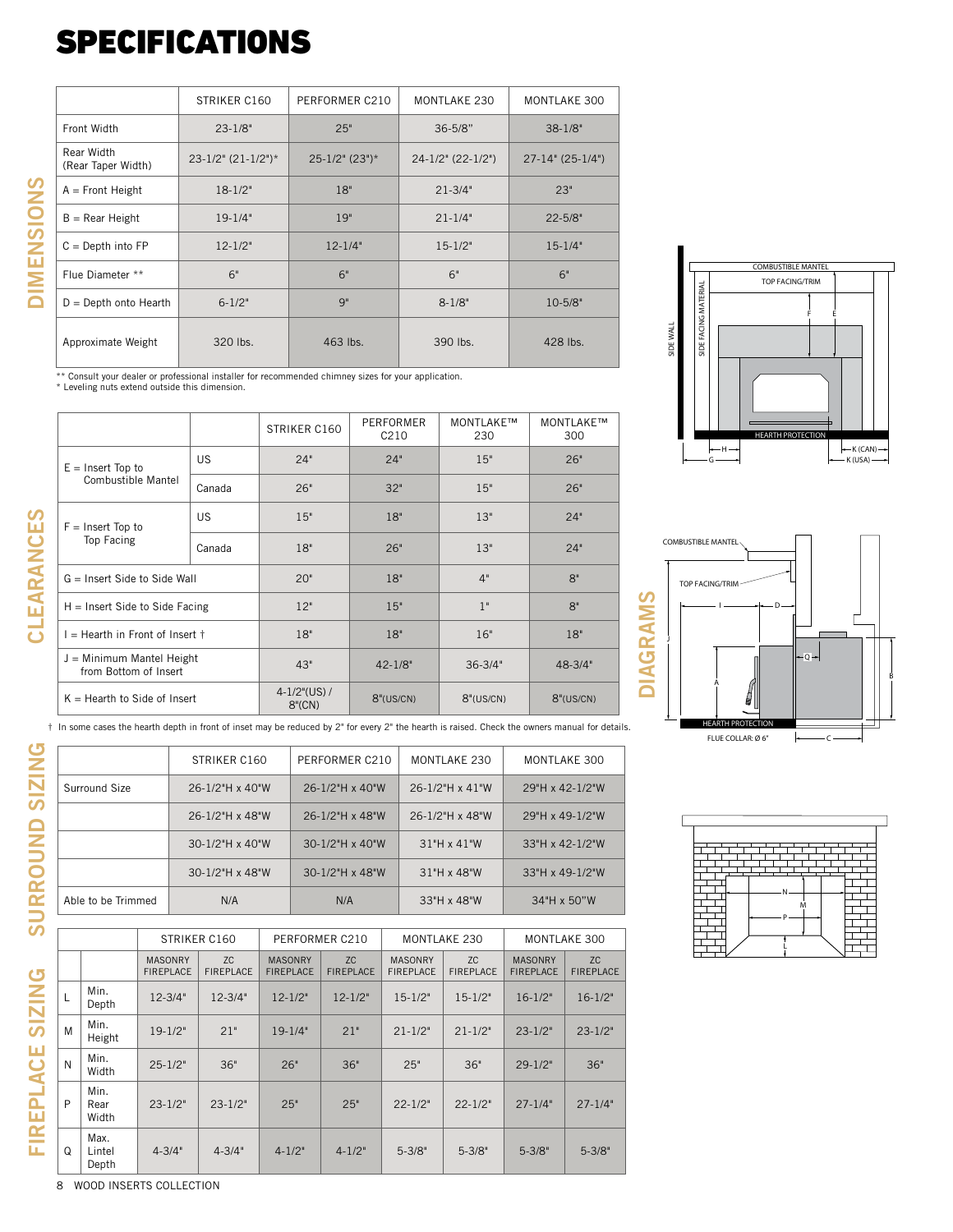#### SIDE–BY–SIDE COMPARISONS

|                                                  | <b>MONTLAKE 300</b>            | <b>MONTLAKE 230</b>            | PERFORMER C210                 | <b>STRIKER C160</b>          |
|--------------------------------------------------|--------------------------------|--------------------------------|--------------------------------|------------------------------|
| <b>Collection</b>                                | Lodge                          | Lodge                          | <b>Country Stoves</b>          | <b>Country Stoves</b>        |
| <b>Max Log Length</b>                            | 21"<br>front-to-back           | 18"<br>front-to-back           | 20"<br>side-to-side            | 18"<br>side-to-side          |
| <b>Firebox Interior</b>                          | 3.0<br>cubic feet              | 2.3<br>cubic feet              | 2.1<br>cubic feet              | 1.6<br>cubic feet            |
| <b>Max Heat Output</b>                           | 100,000<br><b>BTU/hour</b>     | 76,000<br><b>BTU/hour</b>      | 76,000<br><b>BTU/hour</b>      | 55,600<br><b>BTU/hour</b>    |
| <b>Heating Capacity<sup>2</sup></b>              | $2,000 - 3,000$<br>square feet | $1,200 - 2,200$<br>square feet | $1,000 - 1,800$<br>square feet | $600 - 1,300$<br>square feet |
| <b>Efficiency</b>                                | 80%                            | 80%                            | 76%                            | 75%                          |
| <b>EPA Certified</b> <sup>1</sup>                | <b>Yes</b>                     | <b>Yes</b>                     | Yes                            | Yes                          |
| <b>Washington State</b><br>Approved <sup>1</sup> | <b>Yes</b>                     | Yes                            | Yes                            | Yes                          |
| <b>Secondary Air</b><br><b>Combusion</b>         | <b>Yes</b>                     | <b>Yes</b>                     | Yes                            | Yes                          |
| <b>Thermal Fin</b><br><b>Technology</b>          | Yes                            | <b>Yes</b>                     | <b>No</b>                      | <b>No</b>                    |
| Air-Boost<br><b>Control</b>                      | <b>Yes</b>                     | <b>Yes</b>                     | <b>No</b>                      | <b>No</b>                    |
| <b>Surround Panels</b>                           | <b>Required</b>                | Required                       | Required                       | <b>Required</b>              |
| <b>Surround Trim</b>                             | <b>Optional</b>                | <b>Optional</b>                | <b>Optional</b>                | <b>Optional</b>              |
| <b>Door Trim</b>                                 | <b>Optional</b>                | <b>Optional</b>                | <b>Optional</b>                | <b>Optional</b>              |
| <b>Warming Top</b>                               | <b>Required</b>                | Required                       | <b>No</b>                      | <b>No</b>                    |
| <b>Front Support Kit</b>                         | <b>Optional</b>                | <b>Optional</b>                | <b>Optional</b>                | <b>Optional</b>              |
| <b>Blower</b>                                    | Included Dual 150 CFM          | Included 150 CFM               | Optional 160 CFM               | <b>Optional 160 CFM</b>      |
| <b>Outside Air Kit</b>                           | <b>Optional</b>                | <b>Optional</b>                | <b>No</b>                      | <b>No</b>                    |
| <b>Chimney Size</b>                              | 6"                             | 6"                             | 6"                             | 6"                           |
| <b>Warranty</b>                                  | <b>Limited Lifetime</b>        | <b>Limited Lifetime</b>        | <b>Limited Lifetime</b>        | <b>Limited Lifetime</b>      |

' In 2015 the U.S. Environmental Protection Agency (EPA) strengthened its clean air standards for residential wood and pellet heaters to make new heaters significantly cleaner and improve air quality in communities where people burn wood for heat. The New Source Performance Standards (NSPS) mandate emissions limits of 4.5 grams/hr for both catalytic and non-catalytic wood heaters. In Washington State the limits are 4.5 grams/hr for non-catalytic wood heaters, and 2.5 grams/hr for catalytic wood heaters.

² Square-foot heating capacities are approximations only. Actual performance may vary depending upon home design and insulation, ceiling heights, climate, condition and type of wood used, appliance location, burn rate, accessories chosen, chimney installation and how the appliance is operated.

Product designs, materials, dimensions, specifications, colors and prices are subject to change or discontinuance without notice.

As with any wood stove, this appliance is extremely hot during operation. Read and understand all operating instructions before using this appliance. For further information, consult your dealer.